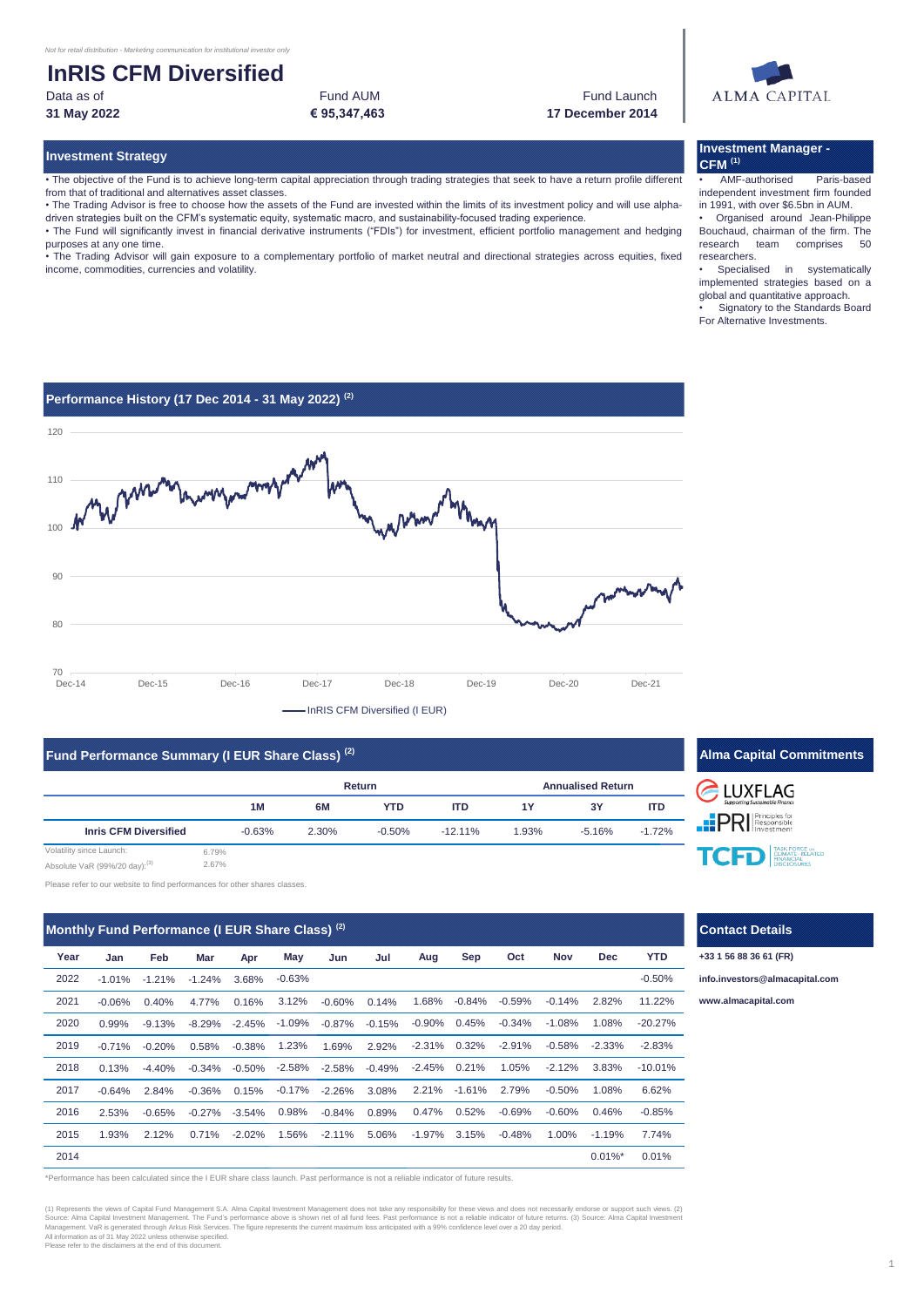Data as of Fund AUM **31 May 2022 € 95,347,463**

Fund Launch **17 December 2014**



## **Fund Characteristics**



Source: Alma Capital Investment Management (1) Exposure to Short Term Interest Rate Futures is based on notional contract size.



Source: Capital Fund Management S.A. Cash exposures are excluded from the above figures.

**Key Facts**

**Exposure by Asset Class (% AUM) Exposure from Currency Products (% AUM)** -16.6% -11.7%  $-9.1\%$  $-8.1\%$ -3.6% -2.2%  $-1.5\%$ -1.2% -0.2%  $2.5%$  $12.5%$ 3.3%  $\blacksquare$  7.3% 15.3% 15.5% 18.8% -25% -15% -5% 5% 15% 25% INR CHF KRW ZAR AUD NOK JPY ILS SEK HUF **BRL** PLN CAD MXN USD GRP

Source: Alma Capital Investment Management



Source: Capital Fund Management S.A.

**SRRI** 5 **Fund Type** Irish UCITS PLC **Transfer Agent** CACEIS Ireland Ltd No later than T+2 for Subscription / T+4 for Redemption State Street Fund Services Ireland Ltd **Share Classes ISIN-Code**  I USD H I GHE H I GHE H I GHE H I GHE H I GHE H I GHE H I GHE H I GHE H I GHE H I GHE H I GHE H I GHE H I GHE H IE00BSPL3Q01 RCFMIG1 ID GBP 1.30% 10.00% £100 03 May 2016 I EUR IE00BSPL3L55 **Issuer / Manager InRIS UCITS PLC / Alma Capital Investment Management** 11.00 a.m. Irish Standard Time (T-1) Daily Daily, published on a T+2 basis **BBG Ticker Currency Management Fee p.a. (4) Performance Fee (5) Initial Issue Price Launch Date Subscription and Redemption Cut-Off Valuation Day (T) NAV Publication**  RCFMIU1 ID USD 1.30% 10.00% \$100 08 December 2017 I CHF H IE00BSPL3N79 RCFMIC1 ID  $CHI$ 1.30% 10.00% CHF 100 03 March 2016 IE00BSPL3T32 RCFMIE1 ID EUR 1.30% 10.00% € 100 19 December 2014 **Settlement Depositary, Administrator** Registered Countries <sup>(6)</sup> Austria, Belgium, France, Germany, Italy, Luxembourg, Netherlands, Spain, Singapore, Switzerland, United Kingdom

(4) Management Fee is payable monthly to the Management Company and is calculated on each Valuation Day on the basis of the Net Asset Value of the relevant Share Class. The Investment Manager is remunerated by the Manageme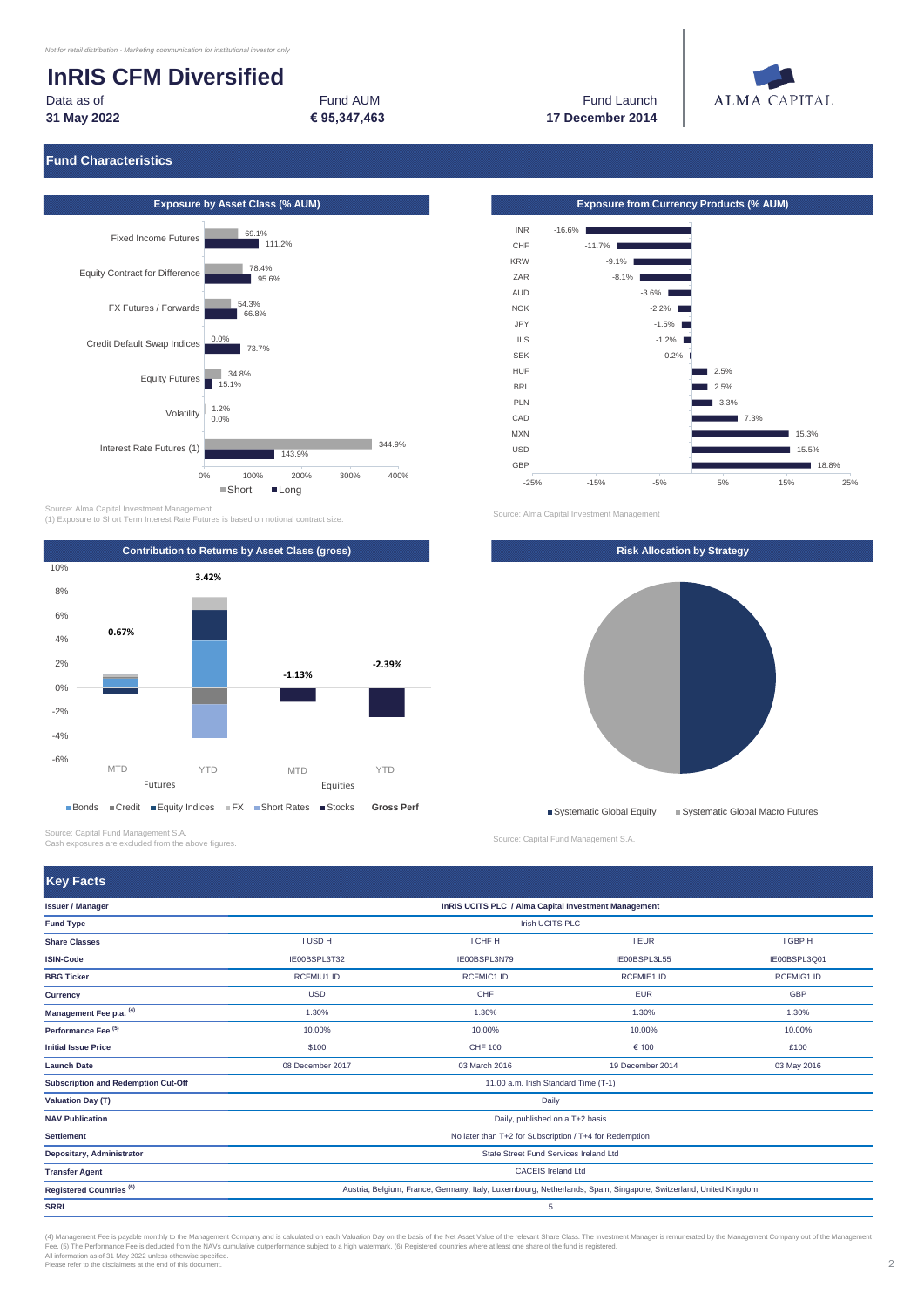**31 May 2022** Data as of **Fund AUM Example 20** Fund AUM **Example 20** Fund Launch

Fund AUM

**€ 95,347,463 17 December 2014**



## **Commentary - CFM Diversified - May 2022 (7)**

The performance of the InRIS CFM Diversified Class (I Euro Share Class) was -0.63% in April.

#### **Systematic Global Macro**

The program realised positive returns.

Equities contributed negatively. Global stock markets featured heightened levels of intra-month volatility, slipping lower for most of the period before picking up during the final week. The pick-up in the final week came, ostensibly, after theChinese government announced a staggered lifting of Covid lockdowns, and policymakers there pledging new stimulus measures to support the nation's economy (especially after the extended and rolling Covid lockdowns). Investors also questioned whether the Fed would belligerently persist with an aggressive tightening cycle given the mixed macroeconomic picture. The S&P 500 TR Index briefly traded in bear market territory on May 20th, before staging a rally going into the final week and ending the month slightly better than flat (+0.2%). Technology stocks also tracked higher during the final week, albeit much more modestly – this in part after Snap, the social media firm, issued a warning that its sales and profits for the current quarter would come in below previous expectations citing the challenging macroeconomic environment. Amidst this increased anxiety, the Nasdaq 100 Index closed 1.7% lower by month-end.

Positioning in the Nasdaq was one of the best performers for the month.

European bourses, comparably, fared slightly better. The broad STOXX 600 Index and benchmark Eurostoxx 50 Index closed 0.8% and 1.4% higher respectively (in US dollar terms). China cautiously lifting restrictions; better than expected macro prints on the Continent (notably Manufacturing and- related survey indicators); as well as European consumers' confidence picking up slightly all acted as a boost for European exchanges. The strategy's exposure to key European indices was responsible for a bulk of the negative PnL, especially positioning in the Ibex 35. The Spanish benchmark gained 4.9% (in US dollar terms). Meanwhile, the strategy's exposure to most indices in the Asia-Pacific region delivered flat or worse performance. Asian- Pacific exchanges were fanned higher by the easing of Covid containment measures in Shanghai and Beijing, lifting optimism for the trajectory of the Chinese economy. Positioning in the Hang Seng, however, was one of the biggest drags in this region. The Hong Kong benchmark gained 1.5%, also benefitting from the lifting of certain containment measures, but boosted as certain key Tech names, especially Alibaba Group and Baidu posted quarterly results that beat forecasts, signalling that the pandemic's impact on corporate earnings is less than what was feared.

Aggregate positioning in Credit Indices delivered positive PnL, with those in Europe contributing most, while exposure to North American Investment Grade credit also delivering positive PnL.

Bonds' contribution was positive. Fixed income markets traded marginally lower, with the broadly followed Bloomberg Global-Agg TR Index (hedged) slipping 0.14%. Consumer prices in the US rose 8.3% YoY in April, down slightly from 8.5% the previous month but still close to a 40-year high. While the headline figure retraced somewhat from one month prior, further inflationary pressure (especially from shelter and energy) are likely to keep inflation elevated. The spectre of high, and sticky inflation is pushing the Fed and other central banks in making much more vocal hawkish overtures. The US Fed as was widely expected, raised the benchmark interest rate by 50 basis points, and, by way of the FOMC minutes released towards month-end, confirmed that policy may have to move past "neutral" and into "restrictive" territory. Notwithstanding, messaging from Fed members became more mixed, with e.g.

Federal Reserve Bank of Atlanta President Raphael Bostic saying that policy makers could potentially pause interest-rate increases in September after hiking by a half point at each of their next two meetings.

By month-end, the entire US curve flattened slightly, with all but the shortest end of the curve making gains. The US 10- year dipped 9 basis points, closing the month at 2.84%. The yields on the rate sensitive shorter end, now that the Fed has pivoted compellingly, fell more, with the US 2- and 5-year slipping 16 and 13 basis points respectively. Performance from exposure to the US curve was mixed, with negative returns from positioning in the belly and the benchmark US 10 year. Positioning, however, in the US 2-year and longest end of the US curve, counterbalanced. The Bloomberg US Treasury TR Index closed slightly better than flat (+0.18%).

Other major central banks have scripted a similar narrative. The Bank of England (BoE), yet, has sounded a much more downbeat view, warning that the UK will slide into recession this year, citing, amongst others, higher energy prices (which has already pushed inflation to 9% YoY (from the 7% YoY one month earlier). The Bank is projecting prices to increase by 10% before year-end. The BoE raised their key interest rate by 25 basis points to 1% on May 5 (although voting of the Monetary Policy Committee (MPC) was split 6-3, with the minority having preferred a 50-basis point increase – likely indicative of more rate hikes to come). The UK curve lifted, with all tenors bar the shortest end lifting. The benchmark 10- year Gilt rose 20 basis points. The strategy's exposure to the Gilt delivered positive PnL and was one of the best performers in this asset class.

Equally, European Central Bank (ECB) President Christine Lagarde gestured, early in the month, that she would support a raising of the ECB's main interest rate as early as July. This in large part owing to Eurozone inflation running at a record 7.5% YoY. Growing expectations of an interest rate hike was reflected in movements in the German bond market. All tenors on the German curve lifted, yet slightly steepening. The German 10-year Bund broke through the 1% level for the first time since 2015, traded occasionally above this level throughout, and closed at 1.1%. Aggregate exposure to the German curve recorded positive returns, with positioning in the Buxl, the yield of which jumped 29 basis points, best (and among the best performing positions in this asset class). Exposure to the 5-year Bobl (+16 basis points), however, dragged on overall performance. The European Aggregate Treasury TR Indices closed 2.3% lower.

Performance from Short Term Interest Rates (STIRS) ended flat. Positive contribution in STIRS came from exposure to the Euribor and Sonia, while exposure to the Australian 3-month Bank Bills rate detracted most.

Returns from positioning in the US dollar were positive. The DXY Index, after four months of positive gains and after reaching a two-decade high, declined 1.2% over the month. Despite ticking higher during the first week, the greenback slid lower for most of the remainder of the month. A stream of mixed economic data, but notably the preliminary reading of consumer sentiment for May which fell to 59.1 from a final April reading of 65.2 as per the University of Michigan report (citing persistent concerns about inflation), muted expectations of continued aggressive monetary tightening lest the Fed is prepared to choke of economic growth in favor of taming inflation.

An improving mood in markets also dragged on the dollar, this on account of stimulus support and the imminent lifting of Covid-related restrictions in China, proving negative for the dollar. The greenback came under further pressure towards month-end as it became ever more likely that the ECB is moving towards tightening monetary policy. The euro (carrying the biggest weight in the DXY Index) rallied after Christine Lagarde said the ECB could "be in a position to exit negative interest rates by the end of the third quarter." With a future narrowing of interest rate differentials between the US and other major economies, especially the Eurozone, the dollar sold off.

Amongst the major currencies, the strategy's positioning in the euro dragged most. As above, expectations of imminent tightening by the ECB sent the euro 1.8% stronger against the dollar. Positioning in the Swiss franc and Japanese yen (+1.5% and +0.8% respectively against the dollar) also offered negative PnL, these currencies strengthening amidst broad dollar weakness. One of the best performing positions amongst the minor FX pairs (and the asset class) was the strategy's exposure to the Mexican peso. The peso strengthened 3.9% against the greenback, in large part after the Banco de México raised its main overnight lending rate by 50-basis points to 7% on May 12, with officials suggesting that further hikes are likely. Exposure to the Korean won was one of the notable detractors. The won, often considered a global risk proxy, responded to improving risk sentiment, and received a boost from hawkish comments from the Bank of Korea Governor, saying that the central bank should prioritize tackling inflation over growth for the time being. The won ended 1.7% stronger against the dollar. The South African rand was the other major detractor. The rand gained +1.1%, primarily as the South African Reserve Bank raised borrowing costs by 50 basis points to 4.75% and, signalled a steeper rate-hike path.